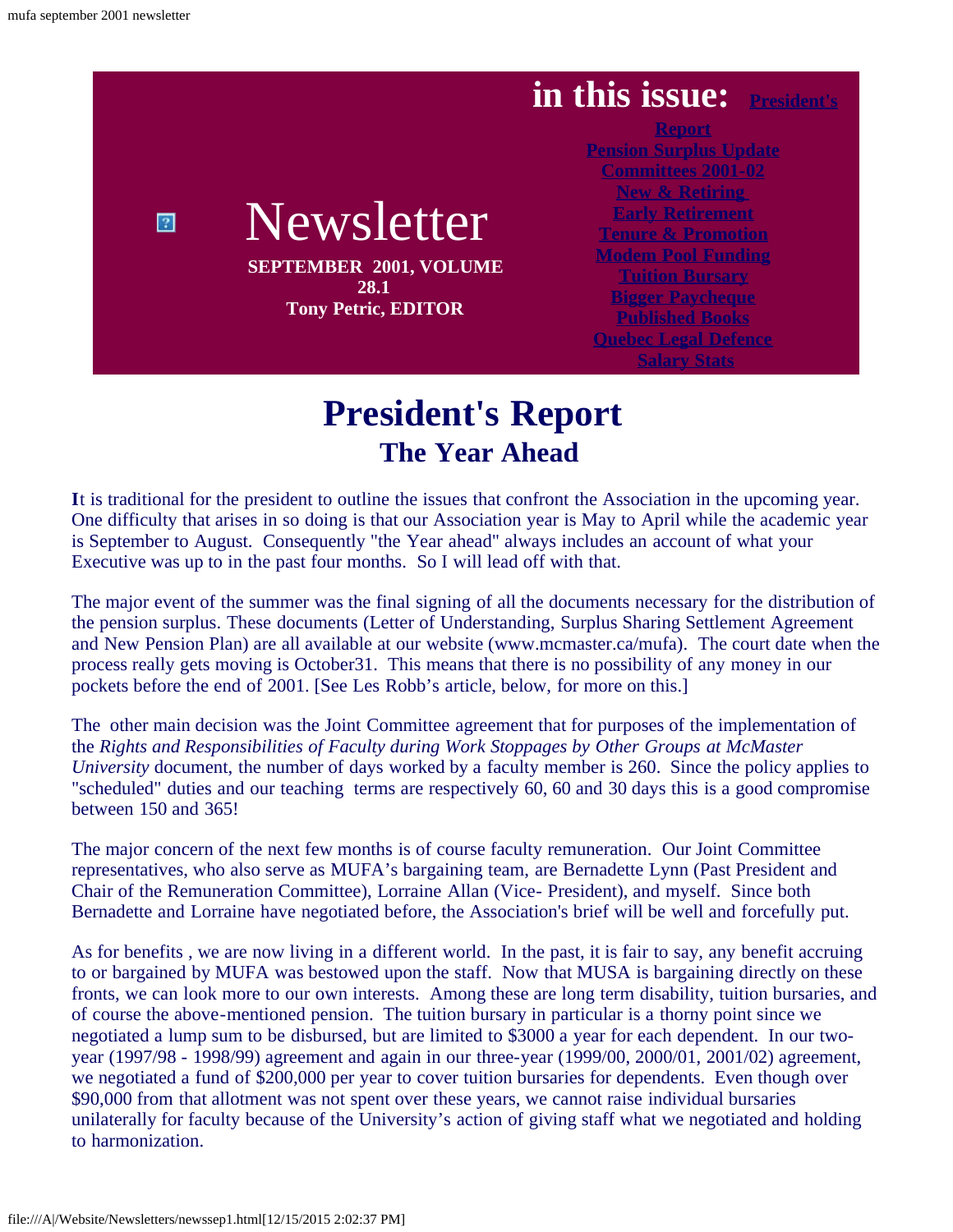Staying with money issues but leaving the bargaining context we look forward to the University bringing forward a decent supplementary retirement plan. It is shocking that we have no plan in place to supplement the pension payable for those earning above the government's allowed amounts for our sort of pension plan. How the University hopes to induce new faculty to come to Mac or to retain those already here in the absence of such a plan is a mystery to me.

Finally on the provincial/national scene OCUFA and CAUT are both concerned with market differentials and with the plight of faculty hired during the Social Contract. We are watching these developments with interest.

Let me close by wishing you all a successful and productive new academic year.

*Tom Davison President*

### **Pension Surplus Update**

<span id="page-1-0"></span>You have received various announcements from me over the summer updating our progress on pension surplus matters. This is a further update and an attempt to consolidate the earlier information in one place.

After finishing the campaign to get support for the proposal in early May, we turned to finalizing a number of important documents. These included the final agreement (now known as the Surplus Sharing Settlement Agreement), the new Pension Plan text, a revised old pension plan text, and a letter of understanding between the university and the employee organizations about future plan expenses. I will say a few words about each of these in turn:

The Surplus Sharing Settlement Agreement is the final version of the agreement made last September. It fills in a lot of the details and clarifies some of the issues particularly around taxation matters. It is on the MUFA web site.

The new pension plan (known as, the Contributory Pension Plan For Salaried Employees of McMaster University Including McMaster Divinity College 2000, or Plan 2000 for short) is also on the MUFA web site. It incorporates the changes necessary to allow the surplus distribution and the service buy back.

The revised former Pension Plan with revisions to allow the transfer of assets and liabilities out of the existing plan to the new Plan 2000 for those participating in the surplus distribution is not on the web site. The changes are very minor and the Plan text is available in the Faculty Association offices if anyone wishes to view it

The letter of understanding is an agreement between the Administration and the employee associations. It extends an agreement we had reached some years ago about our earlier Plan to the new Plan (Plan 2000). It deals with administrative expenses that can be charged to the pension plan.

At the same time as these documents were in preparation, our lawyers were working with the University's lawyers to prepare the various legal (court) documents that were going to be needed. These have now been submitted to the court and are available for viewing on the web site. The court procedure is in two stages. The first one, which was completed in the first week of September involved submitting an Application outlining how we planned to proceed in the distribution including advertising our activities to those who may have an interest in the proceedings. The second stage is scheduled for the end of October and is the formal hearing when individuals who wish to be heard by the courts may appear. We do not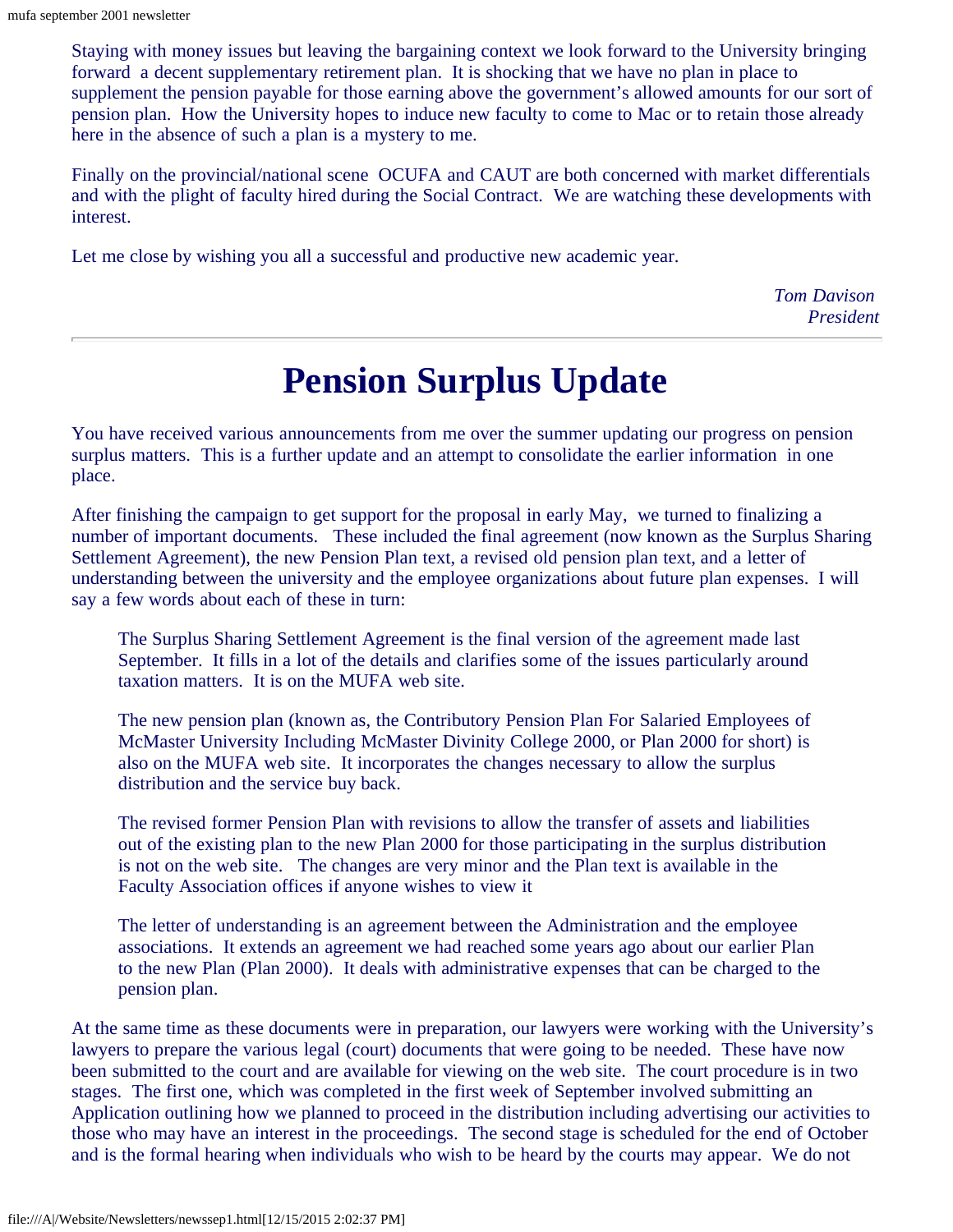anticipate any interventions at this second stage though this would be the opportunity for anyone who objects to the distribution to make her or his case. Assuming we receive approval at this October meeting, the proposal will then go to the Financial Services Commission (FSCO) for final approval. This will take 90 days, I am told, so we do not anticipate distributing surplus until February at the earliest.

While the Courts and FSCO are considering our proposal we (or rather, the Plan actuaries) are also pressing ahead with getting new options statements ready for distribution. New calculations have to be made to reflect the retroactive increases awarded MUSA members as a result of their recent collective agreement. This will increase the surplus shares of MUSA members, but should not affect the shares of others as there was sufficient money not allocated in the last round to accommodate the increase. However, because there was money held back for this purpose, there will be adjustments (likely minor) to everyone's surplus share as well. We do not have an exact time frame for sending out the revised statements but it seems wise to wait until after the courts approve the plan at the end of October. Even then, there are many other things the actuaries will be busy with and it will take time to print and get these forms in the mail so don't be surprised if the forms are even later than that arriving.

Surplus sharing plan members will be required to return the form indicating how they wish their share to be distributed — how much to cash, how much to their RRSP (if they have room), and how much if any to the buy back option. The rules governing these options will be spelled out in more detail at that time and we are considering other ways to clarify the options. In any case, you should keep in mind that the University will need to get in touch with you at least twice more so if you are changing addresses, it is imperative that you keep the University informed.

*Les Robb*

| as of August 17, $2001$                 |                             |                             |                                  |                      |                    |
|-----------------------------------------|-----------------------------|-----------------------------|----------------------------------|----------------------|--------------------|
|                                         | # of<br><b>Members</b>      | "Yes"                       | <b>Received Received</b><br>"No" | $\frac{0}{0}$<br>Yes | <b>Totals</b>      |
| <b>Total Members</b>                    | 4,496                       | 4,468                       | 1                                | $ 99.4\% $           |                    |
| <b>ACTIVES</b>                          |                             |                             |                                  |                      | 3029/3038<br>99.7% |
| Pre July 2000                           | 2,906                       | 2,898                       | 1                                | 99.7%                |                    |
| Post July 2000                          | 126                         | 125                         |                                  | 99.2%                |                    |
| Misc. (Deferred, Refunds,<br>Undecided) | 6                           | 6                           |                                  | 100%                 |                    |
| <b>INACTIVES</b>                        |                             |                             |                                  |                      | 1438/1458<br>98.6% |
| Pre July 2000                           | $\mathcal{D}_{\mathcal{L}}$ | $\mathcal{D}_{\mathcal{L}}$ |                                  | 100%                 |                    |
| Post July 2000                          | $\overline{7}$              | $\overline{7}$              |                                  | 100%                 |                    |
| Pensioners                              | 974                         | 972                         |                                  | 99.8%                |                    |
| Surviving Spouses                       | 105                         | 104                         |                                  | 99.0%                |                    |
| Misc. (Deferred, Refunds,<br>Undecided) | 370                         | 353                         |                                  | 95.4%                |                    |

### **McMaster University Summary of Authorizations received as of August 14, 2001**

 $|2\rangle$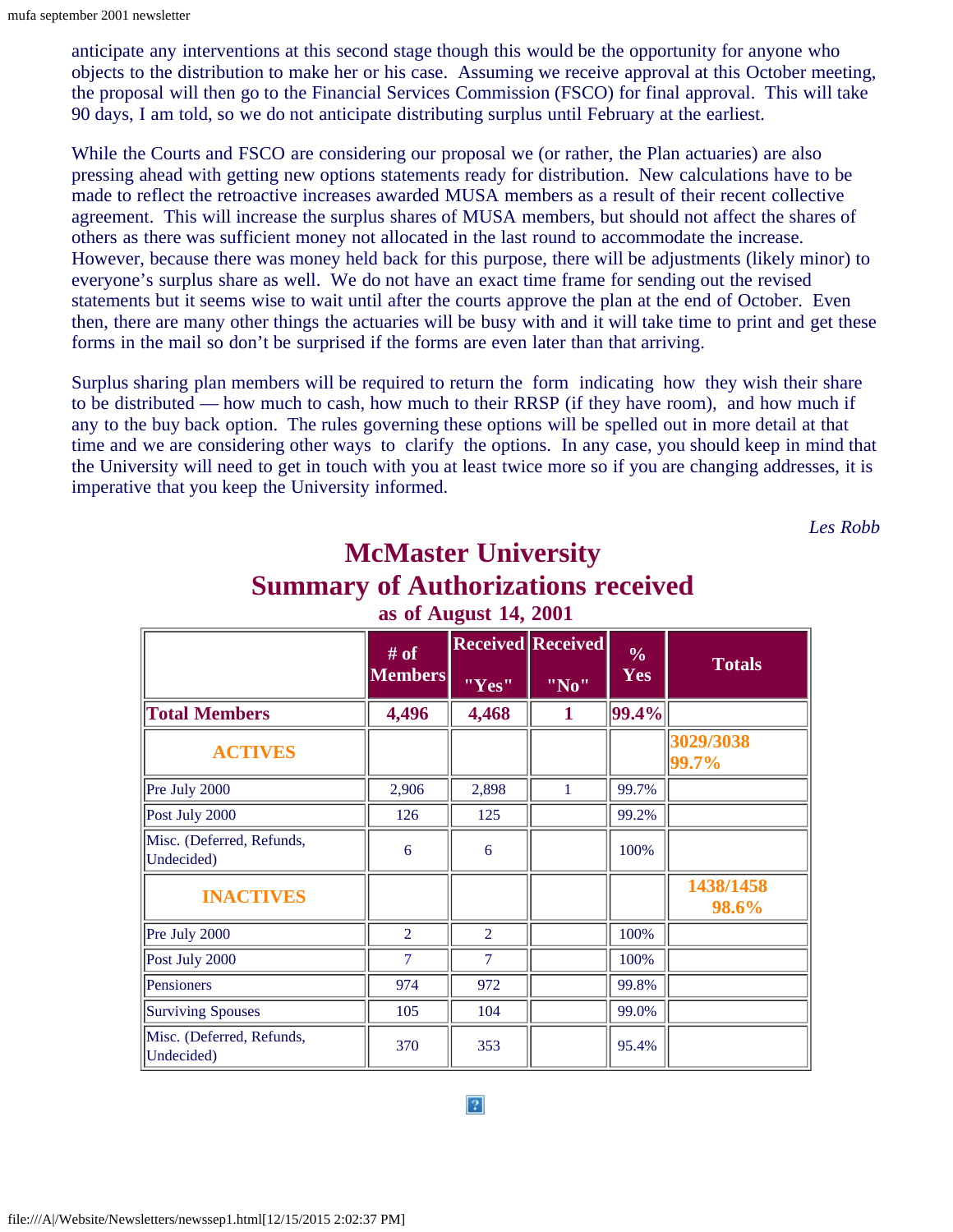## **Faculty Handbook Updates**

Revision pages for the Faculty Handbook, which was first distributed in October 1999, have recently been mailed out to MUFA members and administrative departments. If you did not receive your package, contact the MUFA Office (ext. 24682; mufa@mcmaster.ca). If you require another hard copy of the complete Handbook, contact the Bookstore's Custom CourseWare Department at extension 23356.

<span id="page-3-0"></span>The Faculty Handbook is also available on the MUFA web page (www.mcmaster.ca/mufa).

Welcome New Members

(since March 2001)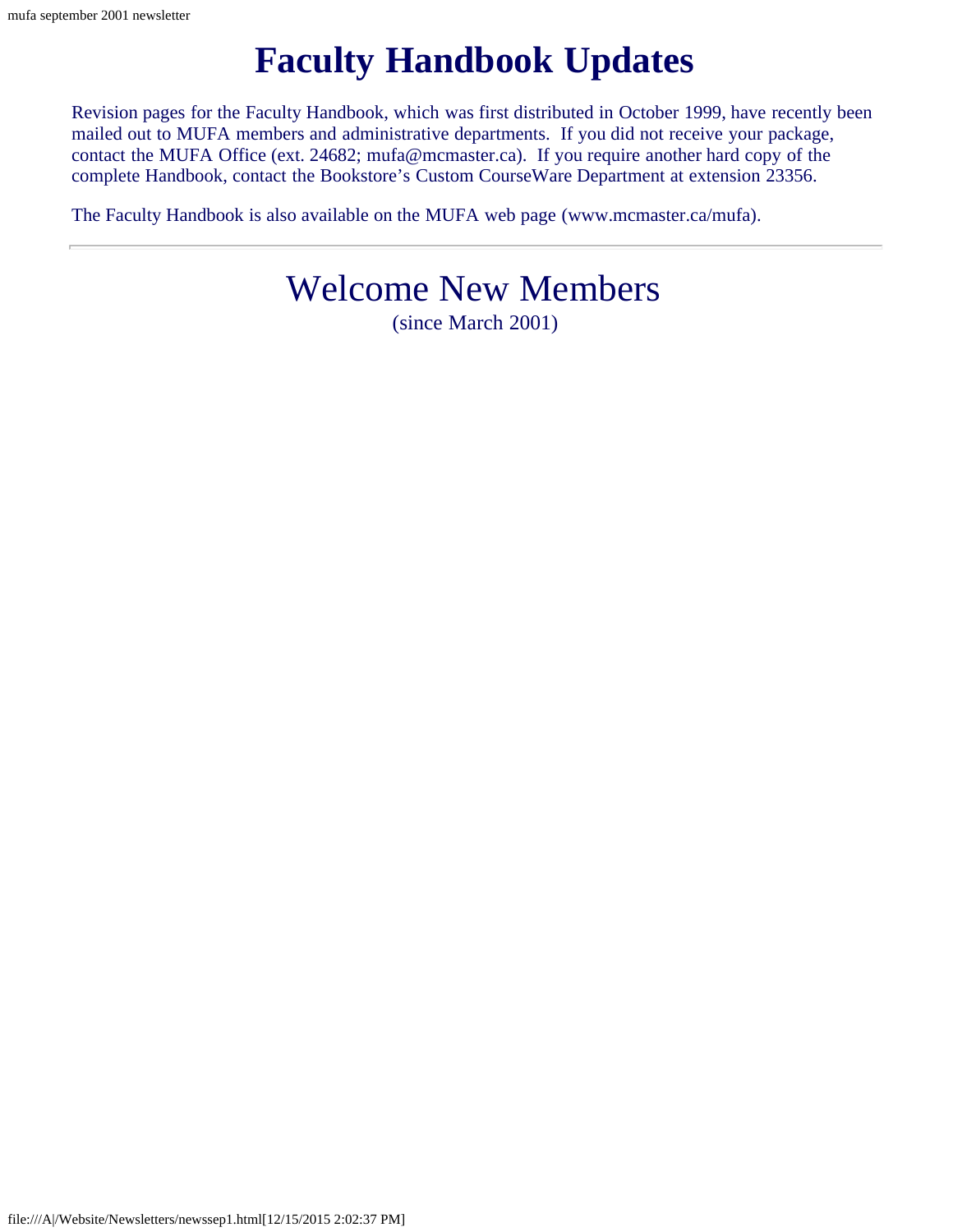mufa september 2001 newsletter

A. Adronov P. J. Bennett A. J. Canty J. Churchill B. Cole P. Coulibaly W. Foster E. Grodek Y. Guo T. Kirubarajan P. Koshy P. E. Lock J. C. MacDermid E. L. MacKey R. J. McDonagh G. B. McElligott F. Miller **Chemistry** CE&B

Psychology Math & Statistics Civil Engineering Rehabilitation Sciences Geography & Geology Obstetrics & Gynecology French Civil Engineering Electrical & Computer Eng Mechanical Engineering **Chemistry** Rehabilitation Sciences Anthropology Obstetrics & Gynecology Labour Studies

G. R. Moran K. L. Mossman A. M. Ning B. Popovic P. S. Raina T. A. Randall Y. Samyudia A. E. Seaman A. B. Sekuler A. Sevigny A. L. Sills E. Silvestri M. Soltys M. R. Thompson J. F. Wang C. Wust

Medical Physics Pathology Anthropology Modern Lang & Linguistics CE&B Civil Engineering Chemical Engineering Accounting Psychology French Physics & Astronomy French Computing & Software Chemical Engineering Psychiatry & Beh Neurosciences Electrical & Computer Eng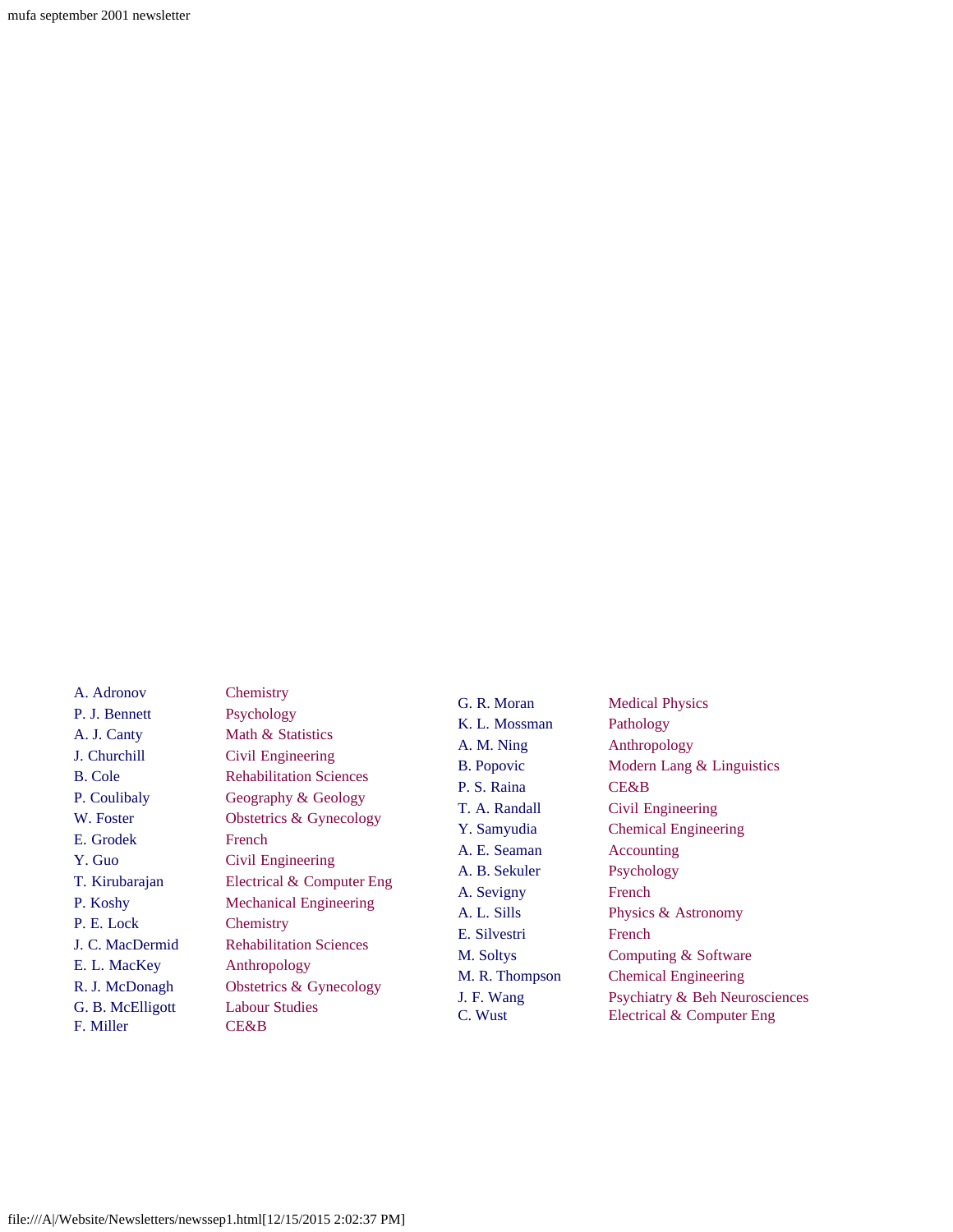mufa september 2001 newsletter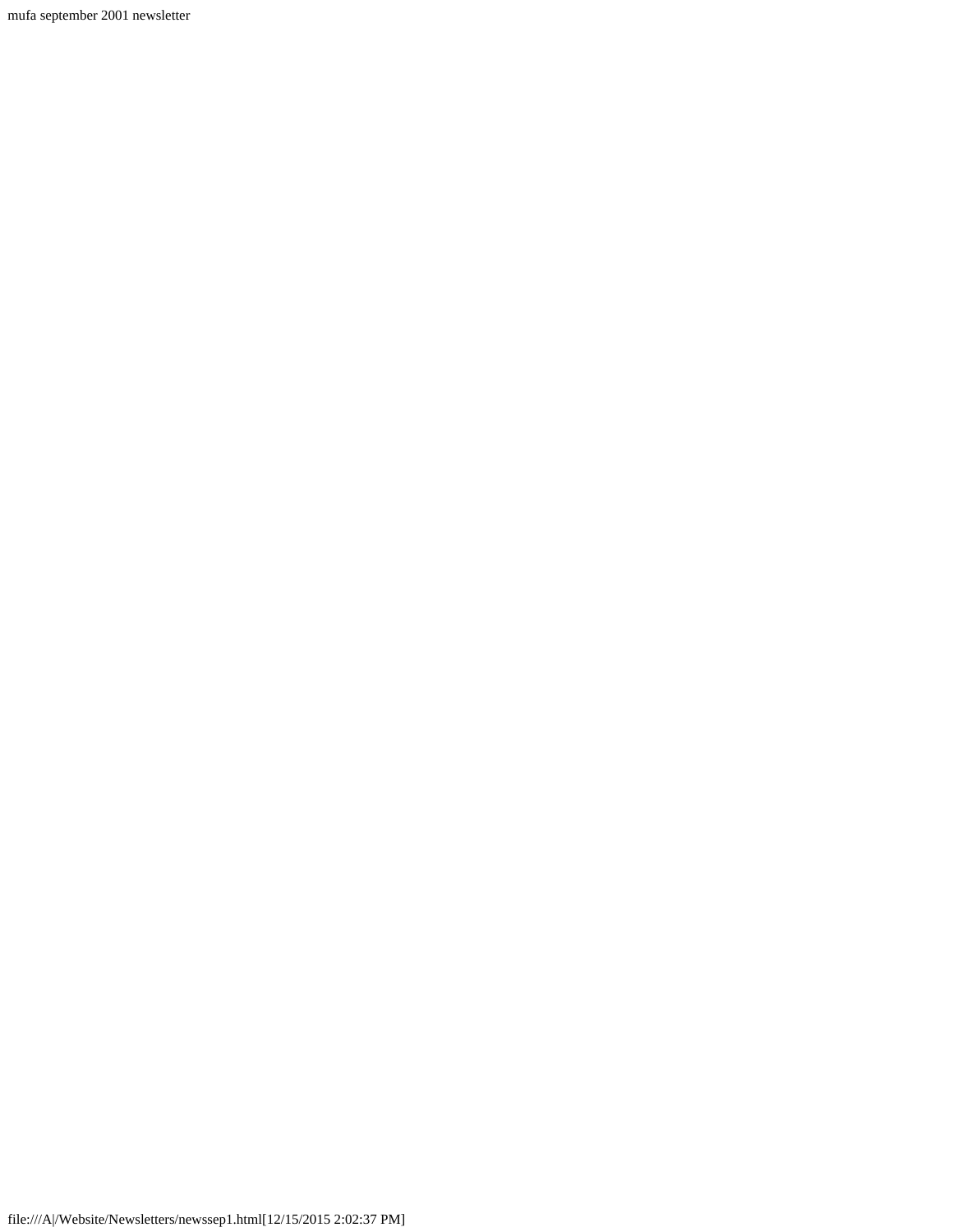## Best Wishes to Retiring MUFA Members

We wish to extend best wishes to those faculty and librarians who have recently retired. We look forward to seeing them at the annual luncheon in their honour (this year on September 26) hosted jointly by the Presidents of the University and the Faculty Association.

J. Ajzenstat R. T. H. Alden B. L. Allen W. Chan M. F. Collins D. R. Conn I. Feuerstein E. Finch S. E. French E. V. Glanville Political Science Electrical & Computer Eng Civil Engineering Biochemistry Physics & Astronomy Electrical & Computer Eng Chemical Engineering Rehabilitation Sciences Nursing Anthropology

R. C. Horvath B. John R. L. Judd G. J. Papageorgiou P. G. Ramsden J. C. Robertson J. Royle T. Seawright D. W. Taylor B. N. White

Civil Engineering English Mechanical Engineering Geography & Geology Anthropology Religious Studies Nursing Marketing CE&B Biology

### **Committee Structure 2001/2002**

#### **[MUFA Executive](file:///A|/Website/Newsletters/newexec.htm)**

#### **[Committees](file:///A|/Website/Newsletters/committe.htm)**

### **[MUFA Council](file:///A|/Website/Newsletters/council.htm)**

### **Observers Needed**

<span id="page-6-0"></span>Required: faculty and librarians who are members of the Faculty Association — yes, RETIREES also qualify — to serve as observers for appeal and grievance hearings. The role of the Observer is to report on the adequacy of the procedures, with a view to making recommendations to improve relevant policies, not to comment on the conduct or the judgement of the tribunal. Hearings usually take place over one or two days. For more information, send us an e-mail (mufa@mcmaster.ca), give us a call (24682), or drop us a line (HH 103A).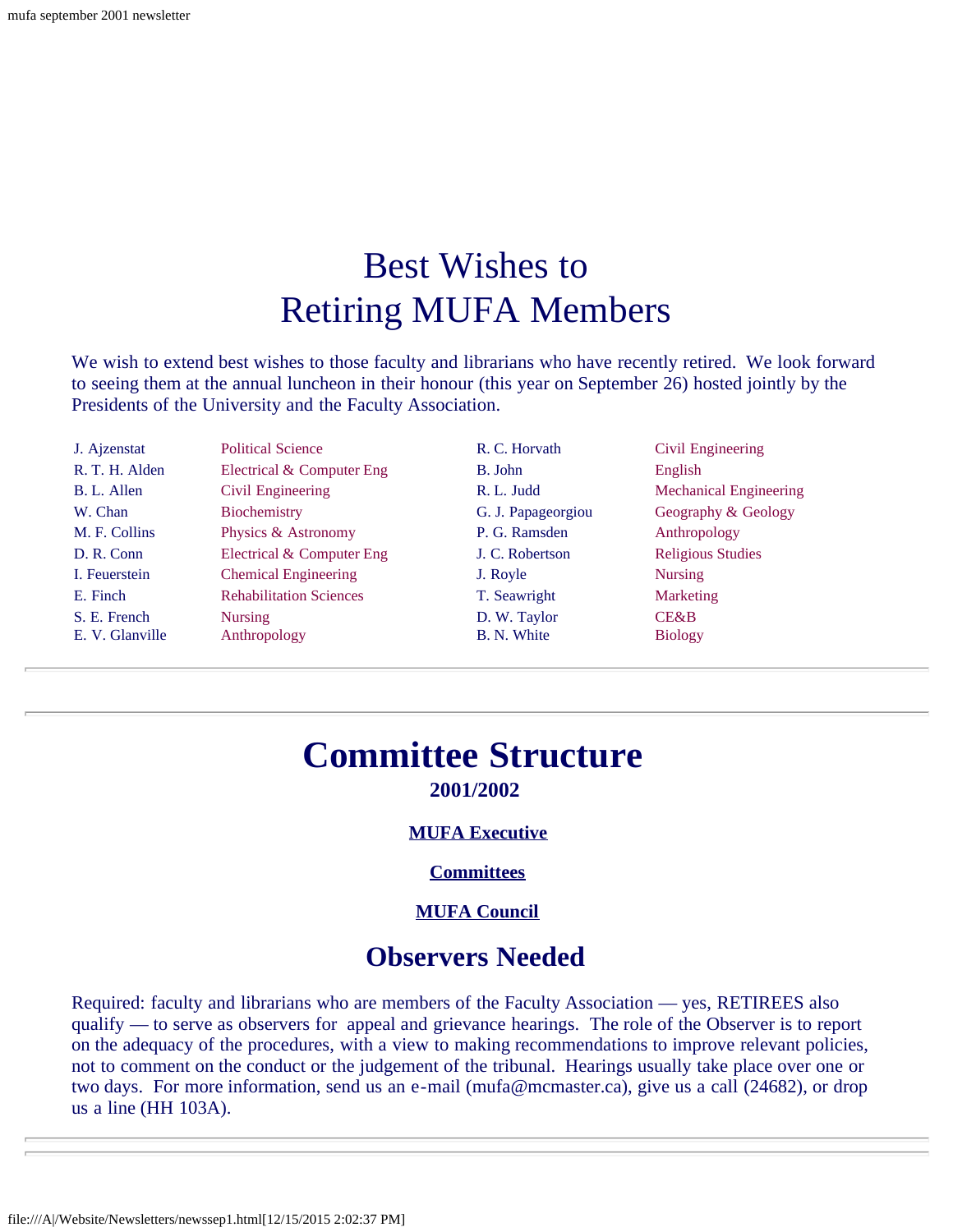### Are You Considering Early Retirement?

<span id="page-7-0"></span>In the past, some faculty members have signed individual agreements with the University concerning the conditions of their retirement. These agreements have covered special (non-standard) access to office space, laboratory facilities and other matters. At present, there is no established procedure, other than the civil courts, for resolving subsequent disputes concerning the interpretation of such agreements. The Faculty General Grievance Procedure applies only to those who "hold the academic rank of professor, associate professor, assistant professor or lecturer". Professors emeriti are not covered even in the case of disputes concerning an agreement signed prior to retirement. Hence, it is especially important that clear, specific wording be used in such agreements. It is strongly recommended that our colleagues seek the advice of MUFA and of their own lawyers before signing any such agreements.

## **If You Are Being Considered for Tenure and/or Promotion, Read On**

<span id="page-7-1"></span>If you are a faculty member who is being considered for tenure and promotion to Associate Professor or for promotion to Professor, you may find it helpful to have a faculty colleague act as an advisor during this process. This colleague can assist in the preparation of your research résumé, teaching dossier and other material. An advisor can also accompany you to interviews at various stages of the process should this prove necessary.

This practice has been informally sanctioned in the past. The Tenure and Promotion Policy explicitly states that a faculty member may be accompanied by a faculty colleague acting as an advisor when appearing before a Departmental, Faculty or Senate committee.

Please feel free to contact the Chair of the MUFA Committee on Special Enquiries and Grievances should you desire further information concerning this policy or assistance in seeking out an appropriate advisor.

## **Modem Pool Funding**

<span id="page-7-2"></span>The Joint Committee has set the 2001/02 modem pool funding allocation, effective July 1, 2001, at \$80. The level of spending will be reviewed at the January meeting of the Joint Committee.

Only faculty on the Career/Progress Merit Scheme and librarians who are MUFA members are eligible for this benefit. To set up an account or if you have questions about your account, please contact the CIS Main Office at ext. 24357 or e-mail: carmela@mcmaster.ca.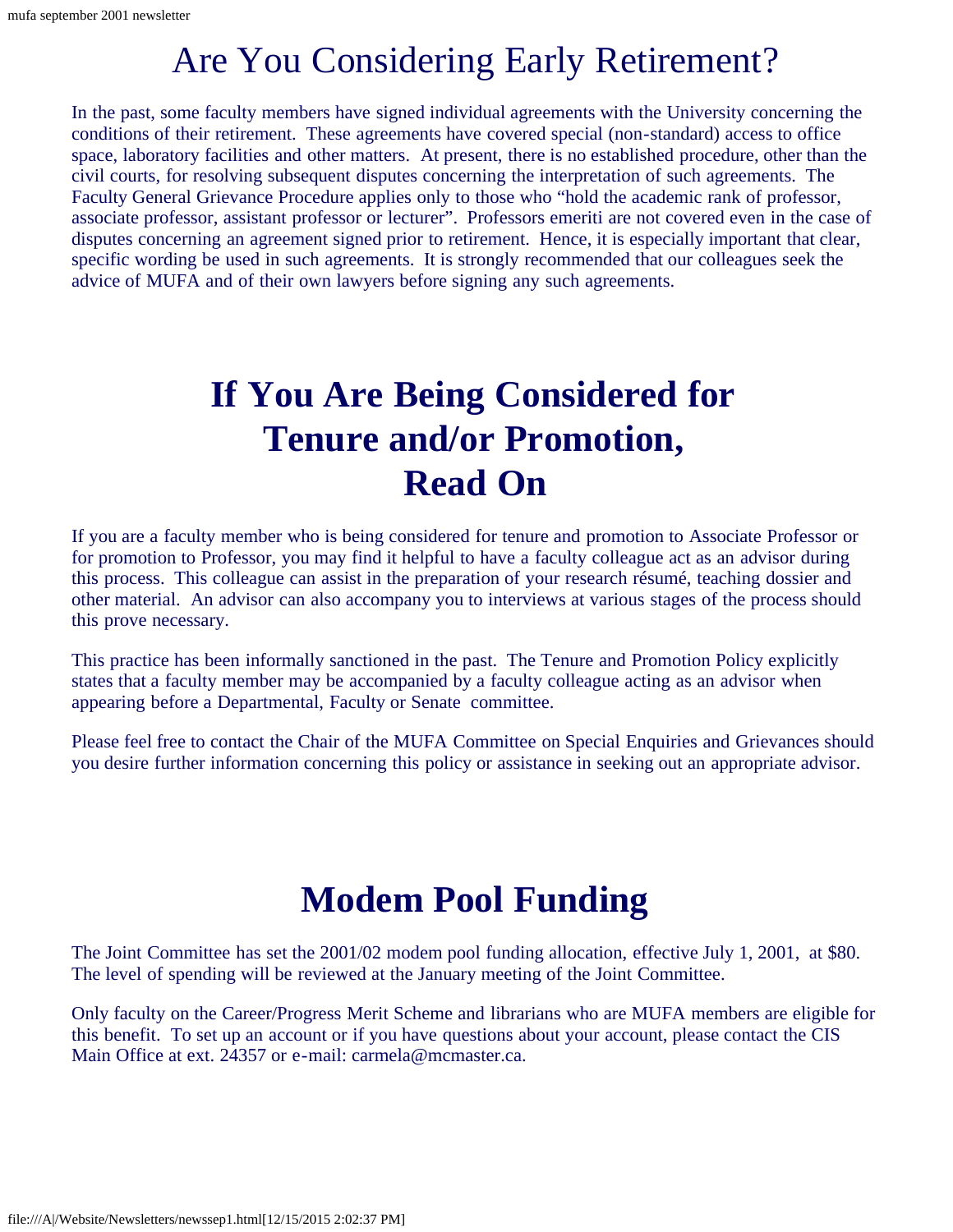## **Tuition Bursary**

<span id="page-8-0"></span>The Joint Committee has agreed to maintain the current level of the Tuition Bursary Benefit for 2001/02: \$100 per credit up to a limit of \$3,000 per academic year for full- or part-time study at McMaster for eligible spouses and dependents of librarians and faculty on the CP/M Plan.

### $|2|$ **Look for a Bigger Paycheque on October 15**

<span id="page-8-1"></span>Effective October 1, 2001 for faculty on the CP/M Plan, and September 16, 2001 for MUFA librarians, there will be an across-the-board increase of 1.25% of faculty base salaries at June 30, 2001 and librarian base salaries at June 15, 2001. As well, salary floors, inflection points and the CP/M steps will be adjusted for faculty by 1.25%. Salary scales for librarians will be increased by 1.25% .

# **Have You Had a Book Published Lately?**

<span id="page-8-2"></span>The University Library wishes to ensure that we acquire a copy of any book written by a faculty member in Business, Engineering, Humanities, Social Sciences and Science. It appears that no office on campus keeps a collective record of these publications.

If you are having a book published, please send your name, Department, book title(s) and publication details to Charlotte A. Stewart, Assistant University Librarian, Collections Management and Development, Room 504, Mills Library (stewch@mcmaster.ca).

> *Anne Plessl Library Development Officer*

## **Support for Québec Legal Defence Fund**

<span id="page-8-3"></span>In response to a directive given by Council at its April 2001 meetings, CAUT has donated \$10,000 to the legal defence fund of the Québec Legal Collective. The Collective is a group of Québec law students, lawyers, and law professors who have volunteered to provide legal advice and assistance to those arrested during the People's Summit of the Americas which was held in Québec City on April 20-22, 2001. Currently, the Québec Legal Collective has about 250 files of people who were charged. The Collective is planning a collective defence for those who choose that option. The alternative is for each person charged to hire his/her own lawyer. Depending on the number of cases and the nature of the charges that are finally brought, this will run into a large amount of money. In addition to the direct legal costs, there are expenses for expert witnesses, transcripts, and other ancillary expenses. Those from outside Québec City will have to travel back for the trials.